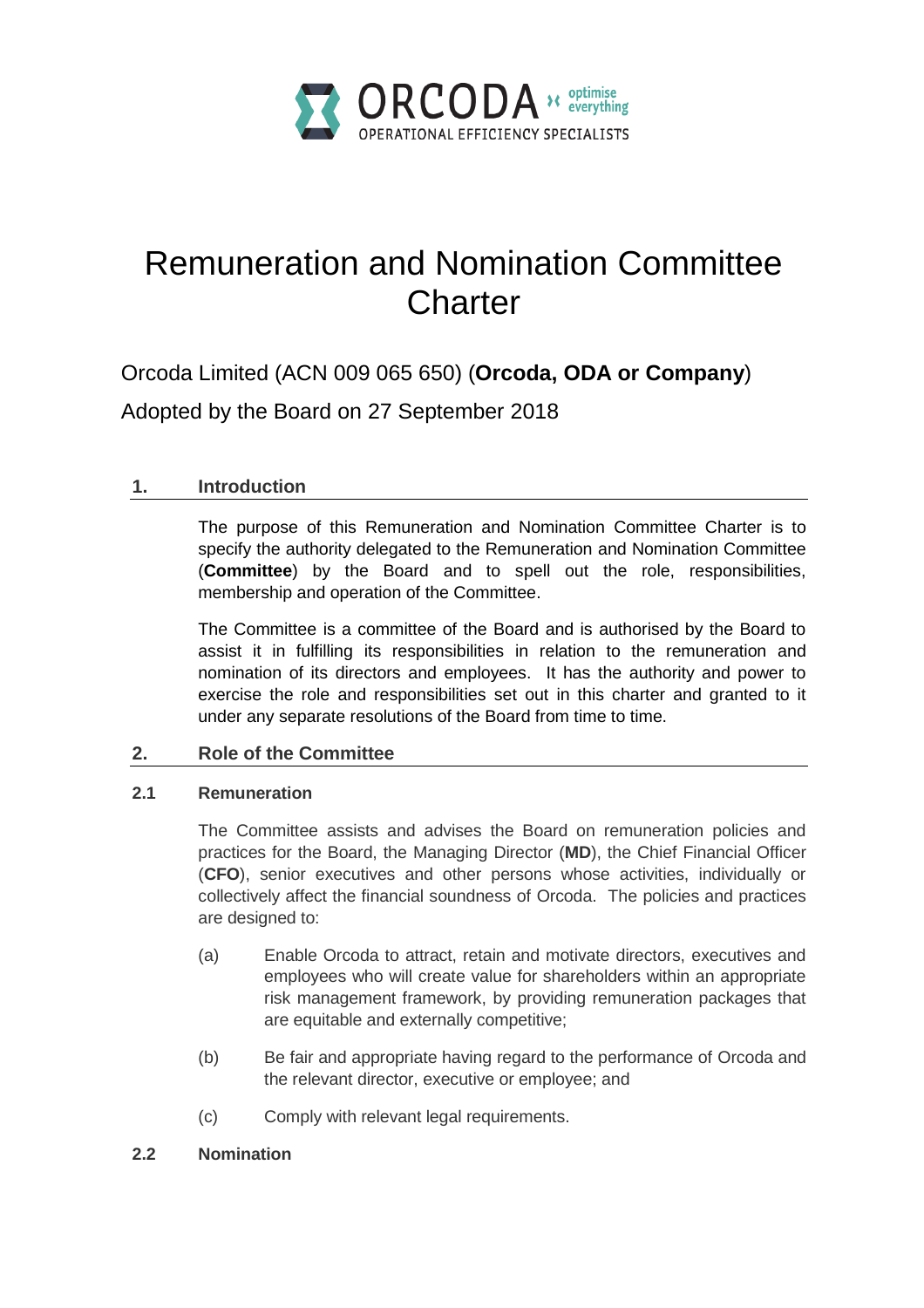The Committee also assists and advises the Board on:

- (a) Director selection and appointment practices;
- (b) Director performance evaluation processes and criteria;
- (c) Board composition; and
- (d) Succession planning for the Board and senior executives,

to ensure that the Board is of a size and composition conducive to making appropriate decisions, with the benefit of a variety of perspectives and skills and in the best interests of Orcoda as a whole.

## **3. Remuneration Responsibilities**

## **3.1 General**

- (a) The Committee is responsible for developing, reviewing and making recommendations to the Board on:
	- (i) The ongoing appropriateness and relevance of the remuneration framework for the Chairperson and the non-executive directors;
	- (ii) Orcoda's policy on remuneration for the CEO and senior executives, any changes to the policy and the implementation of the policy;
	- (iii) The total remuneration packages for the CEO/MD and senior executives (including base pay, incentive payments, equity based awards, superannuation and other retirement rights, employment contracts), any changes to remuneration packages and recommending proposed awards after performance evaluation procedures;
	- (iv) Orcoda'ss recruitment, retention and termination policies for the MD and senior executives and any changes to those policies;
	- (v) Incentive schemes, if appropriate, for the MD and senior executives; and
	- (vi) Equity based plans, if appropriate for the MD, senior executives and other employees.
- (b) The Committee is also responsible for monitoring and providing input to the Board regarding:
	- (i) Legislative, regulatory or market developments likely to have a significant impact on Orcoda and legislative compliance in employment issues;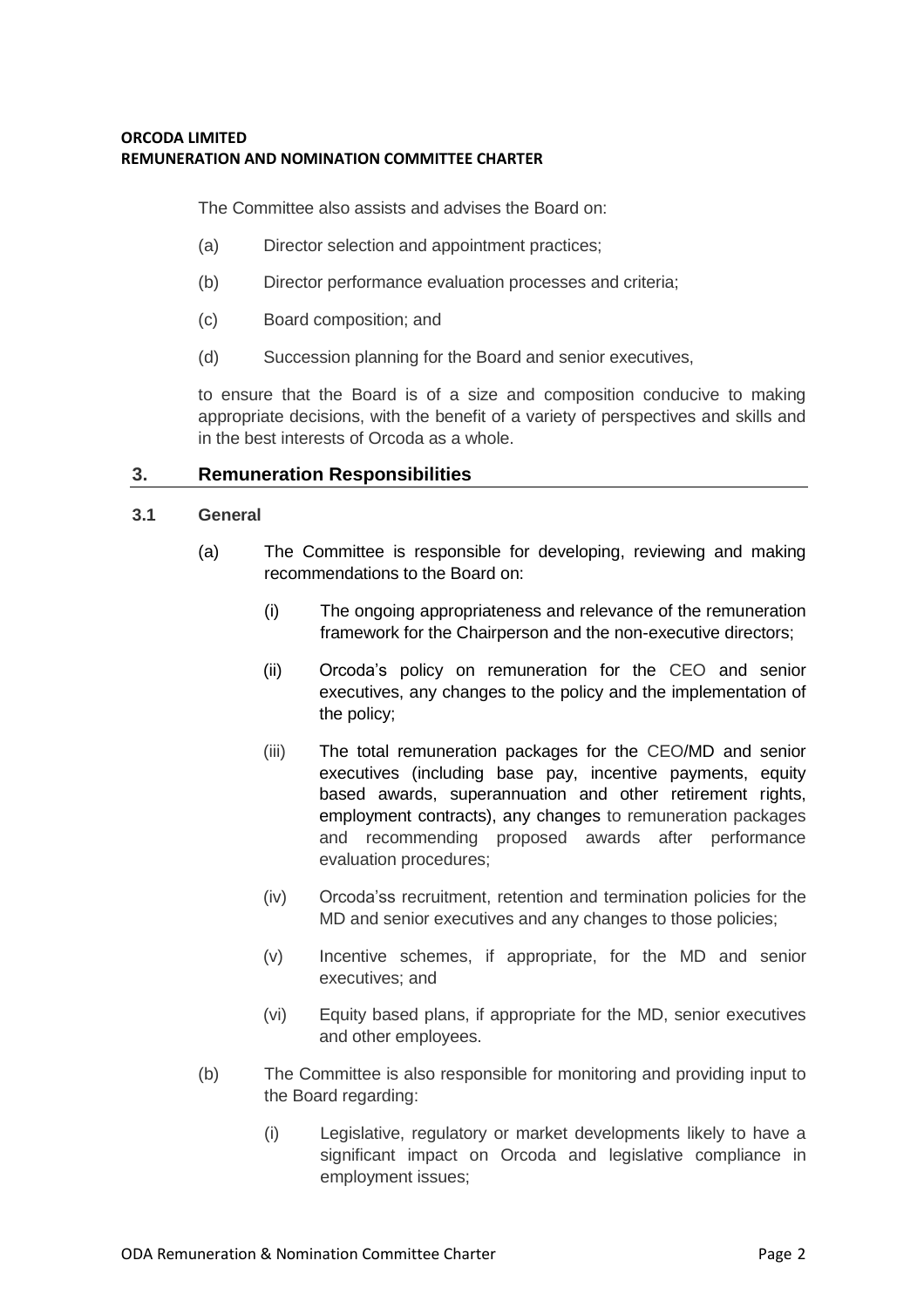- (ii) The remuneration trends across Orcoda, including
	- (A) The trends in base pay for senior management relative to that of all Orcoda employees; and
	- (B) Remuneration by gender; and
- (iii) Major changes to employee benefits structure in Orcoda.

#### **3.2 Incentive Schemes and Equity Based Remuneration**

For any incentive schemes or equity based plans, which are adopted, the Committee is responsible for:

- (a) Reviewing their terms (including any performance hurdles);
- (b) Overseeing their administration;
- (c) Considering whether shareholder approval is required or desirable for the schemes or plans and for any changes to them; and
- (d) Ensuring that payments and awards of equity are made in accordance with their terms and any shareholder approval.

#### **4. Nomination Responsibilities**

The Committee is responsible for:

- (a) Identifying and making recommendations regarding the necessary and desirable competencies of directors;
- (b) Making recommendations regarding the size of the Board so that the size encourages efficient decision making;
- (c) Developing and reviewing the process for the selection, appointment and re-election of directors;
- (d) Ensure that appropriate checks are carried out before appointing a person or putting them forward to shareholders for election as a director;
- (e) Identifying and making recommendations to the Board for the appointment of new Board candidates, having regard to their skills, experience and expertise;
- (f) Development and maintenance of a director skills matrix;
- (g) Co-ordinating with the Board to ensure that Orcoda meets its commitment to becoming a diverse and inclusive workplace;
- (h) Identifying ways to promote a culture supportive of diversity including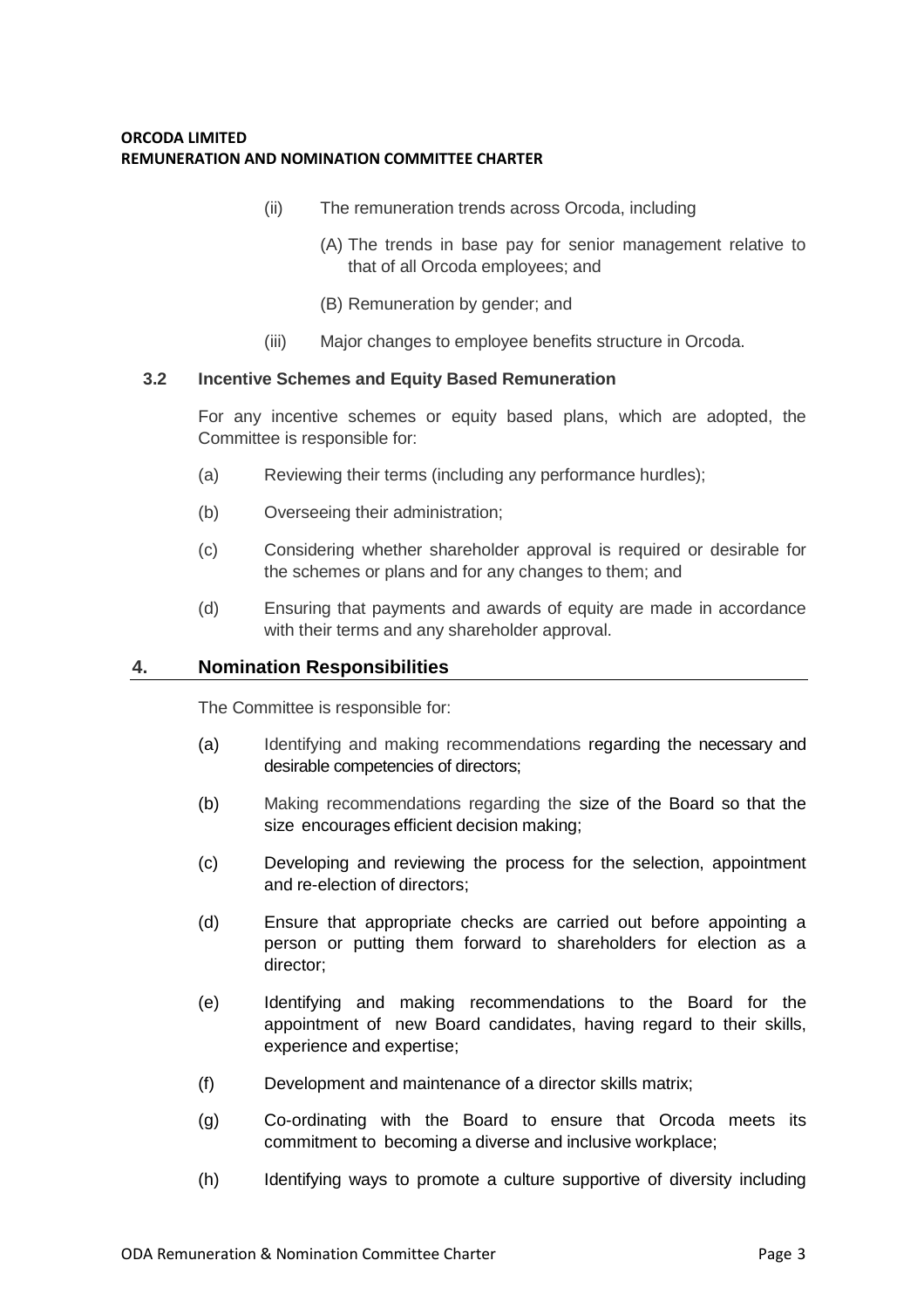recruitment from a diverse pool of candidates;

- (i) Reviewing nomination practices against measurable objectives for achieving gender diversity;
- (j) Developing and reviewing induction procedures for new appointees to the Board to enable them to effectively discharge their duties, including increasing their knowledge about Orcoda and the industry within which Orcoda operates;
- (k) Developing, implementing and reviewing continuing education measures to enhance director competencies and to update and enhance directors' knowledge and skills including on key developments affecting Orcoda and the industry and environment in which it operates;
- (l) Overseeing the development and implementation of a process for the evaluation of the performance the Board, Board committees, and directors individually, using both measurable and qualitative indicators;
- (m) Reviewing the time required to be committed by non-executive directors to properly fulfill their duties to Orcoda and whether non-executive directors are meeting these requirements;
- (n) Reviewing Board and senior executive succession plans and processes, including for the MD and other senior executive positions and being conscious of each director's tenure, to maintain an appropriate balance of skills, experience, expertise and diversity; and
- (o) Reviewing the performance of the chairperson and reporting the results of the evaluation to the Board.

# **5. Reporting and Disclosure**

The Committee will liaise with the Board in relation to Orcoda's remuneration related reporting in the financial statements and remuneration report required by the *Corporations Act 2001* (Cth).

The Committee will approve annual reporting on Orcoda's nomination and remuneration policies, practices, attendance at and frequency of Committee meetings and make recommendations to the Board for the inclusion in Orcoda's annual report.

The Committee will make recommendations to the Board regarding the process for evaluating performance of the Board, its committees and the directors.

The Committee will ensure that all applicable governance, accounting and legal requirements regarding disclosure of remuneration, in all forms, are complied with.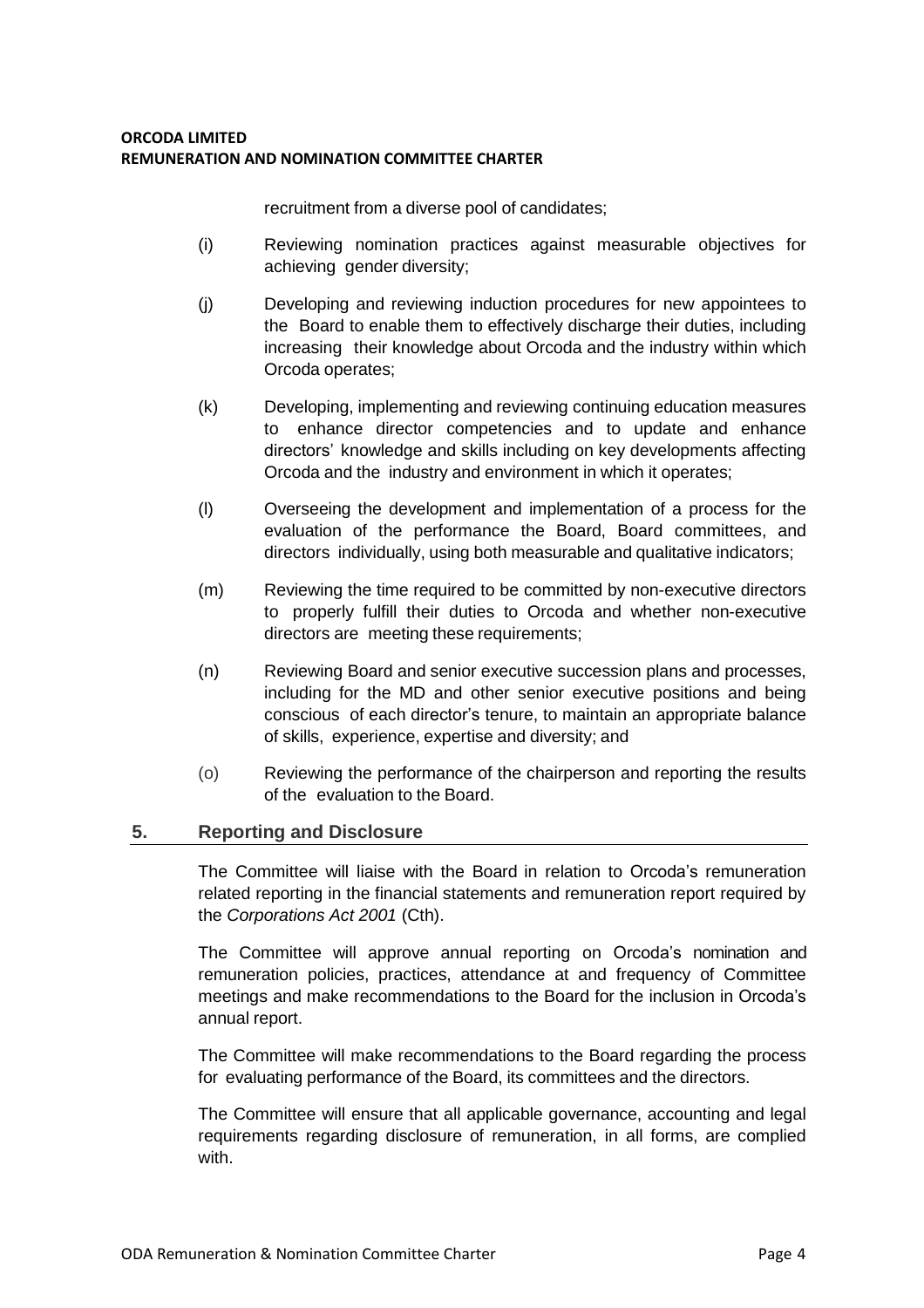The Committee chairperson will attend Orcoda's annual general meetings prepared to respond to any shareholder questions on the Committee's activities.

## **6. Membership**

#### **6.1 Composition and Size**

The Committee shall consist of at least three members, and if possible then a majority of whom are independent, non-executive directors. The Board reserves the right to appoint external advisors to this Committee.

The term of service of Committee members will be reviewed by the Chairperson at least annually with a view to rotating members periodically, but without losing the continuity of experience and knowledge gained by the members of the Committee.

If a member of the Committee retires, is removed or resigns from the Board, that member ceases to be a member of the Committee. The Board will appoint the successor.

#### **6.2 Chairperson**

The Chairperson of the Committee shall be an independent non-executive director. The Chairperson of the Committee will be appointed by the Board. If, for a particular Committee meeting, the Committee Chairperson is not present within 10 minutes of the nominated starting time of the meeting, the Committee may elect a chairperson for that meeting.

## **6.3 Company Secretary**

The Company Secretary of the Board shall be the Company Secretary of the Committee.

## **7. Committee Meetings and Process**

## **7.1 Meetings**

The Committee will meet as frequently as required to perform its functions, but not less than twice per year. The chairperson must call a meeting of the Committee if requested by any member of the Committee, the external auditor or the Chairperson of the Board.

# **7.2 Quorum**

Two members of the Committee constitute a quorum for meetings of the Committee.

## **7.3 Attendance by Management and Advisers**